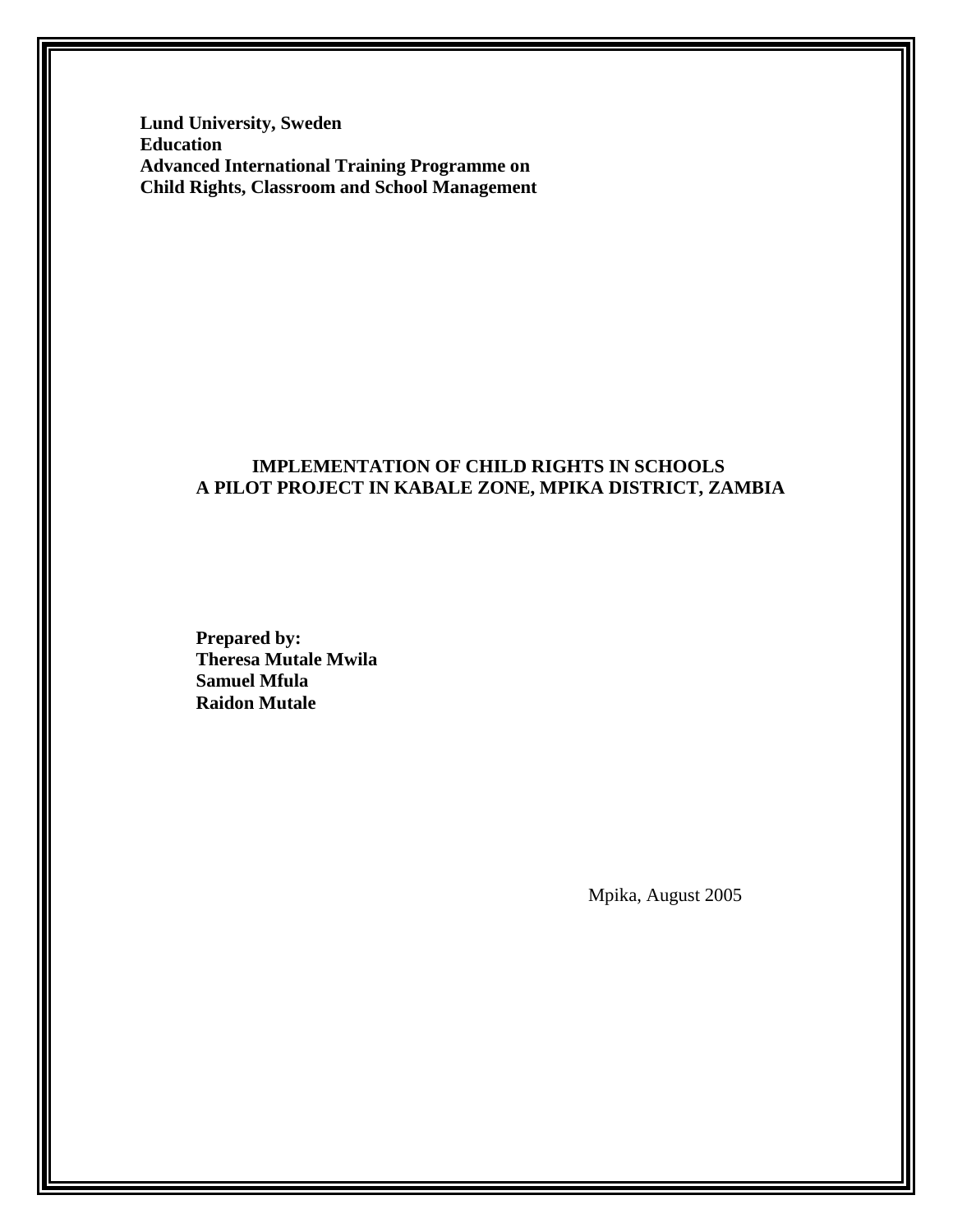# **TABLE OF CONTENTS**

| 1. | <b>BACKGROUND</b>                            |    |
|----|----------------------------------------------|----|
|    | Country profile                              |    |
|    | <b>Education</b> system                      |    |
|    | <b>Child Rights Convention</b>               |    |
| 2. | <b>METHODOLOGICAL ASPECTS OF THE PROJECT</b> | 5  |
|    | Reasons for the project area                 |    |
|    | Specific roles                               |    |
|    | Target groups                                |    |
|    | Methods employed                             |    |
|    | Children's Participation                     |    |
|    | Difficulties during the implementation       |    |
| 3. | <b>OUTCOMES</b>                              | 7  |
|    | Responses from teachers and head teachers    |    |
|    | Responses from the pupils (Table 1)          |    |
|    | Teachers' questionnaire (Table 2)            |    |
|    | Class council                                |    |
|    | School council                               |    |
|    | Achievements                                 |    |
| 4. | <b>THE WAY FORWARD</b>                       | 13 |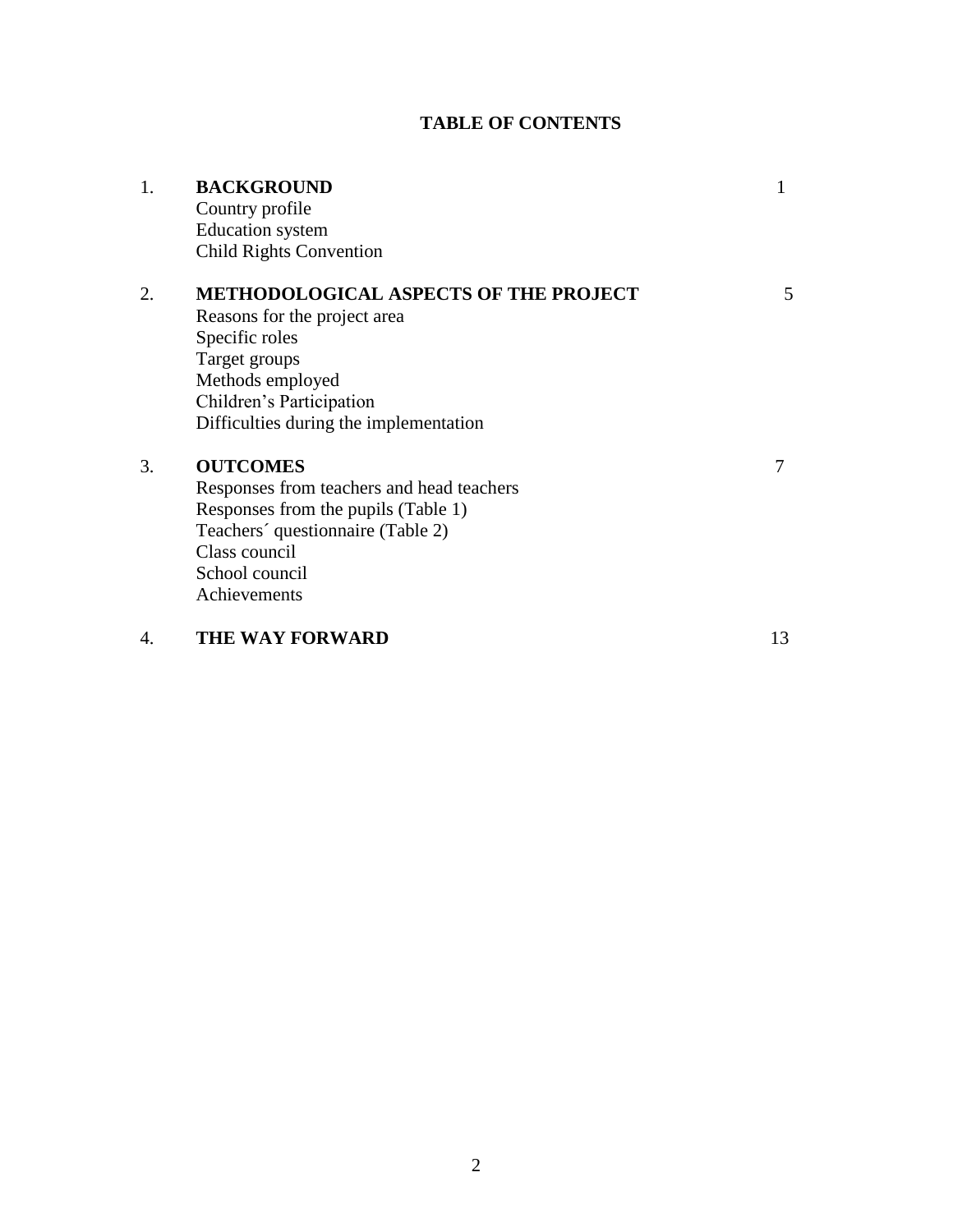## **1. BACKGROUND**

#### **Country profile**

SIZE: Zambia is relatively a big country. It is Switzerland, Belgium and France put together. The country is situated in Southern Africa and shares boarders with Tanzania, Malawi, Mozambique, Zimbabwe, Botswana, Namibia, Angola and Democratic Republic of Congo.

POPULATION: There are 10.5 million people and women are in the majority. About 65 percent are between the ages of 18 to 35 years. There are 73 ethnic groups, which belong to the same language group of the Bantu.

CLIMATE: Zambia has tropical climate with 3 distinctive seasons- Rain season between October and March, Dry and Cold season (winter) from April to mid August and Dry and Warm season between mid August and mid October (summer).

TOURIST ATTRACTIONS: Major attractions include the Victoria Falls one of the wonders of the world and game reserves in Luangwa and Kafue National Parks.

TYPE OF GOVERNMENT: Zambia gained its independence in 1964 from Britain. It is a Republic with a multi-party democracy. Politically, Zambia is the most stable and peaceful country in the sub – region. It is an active member of regional and international organizations. The country made a lot of sacrifices in terms of human lives and economic development to help neighbors such as Zimbabwe, Mozambique, Namibia, and Angola including South Africa to gain freedom from white oppression.

ECONOMY: Zambia has had a mono economy of copper mining. Over 80 percent of foreign earnings come from copper. It is the third largest producer of this mineral in the world. However, there are now efforts being made to diversify the economy to agriculture and tourism.

#### **Education System**

There was massive investment in education soon after independence in order to meet manpower requirements for the new republic. For example in 1964 Zambia had only 70 university graduates. Currently, there is free education for the middle Basic school sector (Grade 1-7). Plans are under way to include Grades 8 and 9 as the economy improves in order to meet the millennium developmental goals. There are 3 levels in the education system: Basic education (Grades 1-9); High school (Grades 10-12) and Tertiary Education (Universities and Colleges).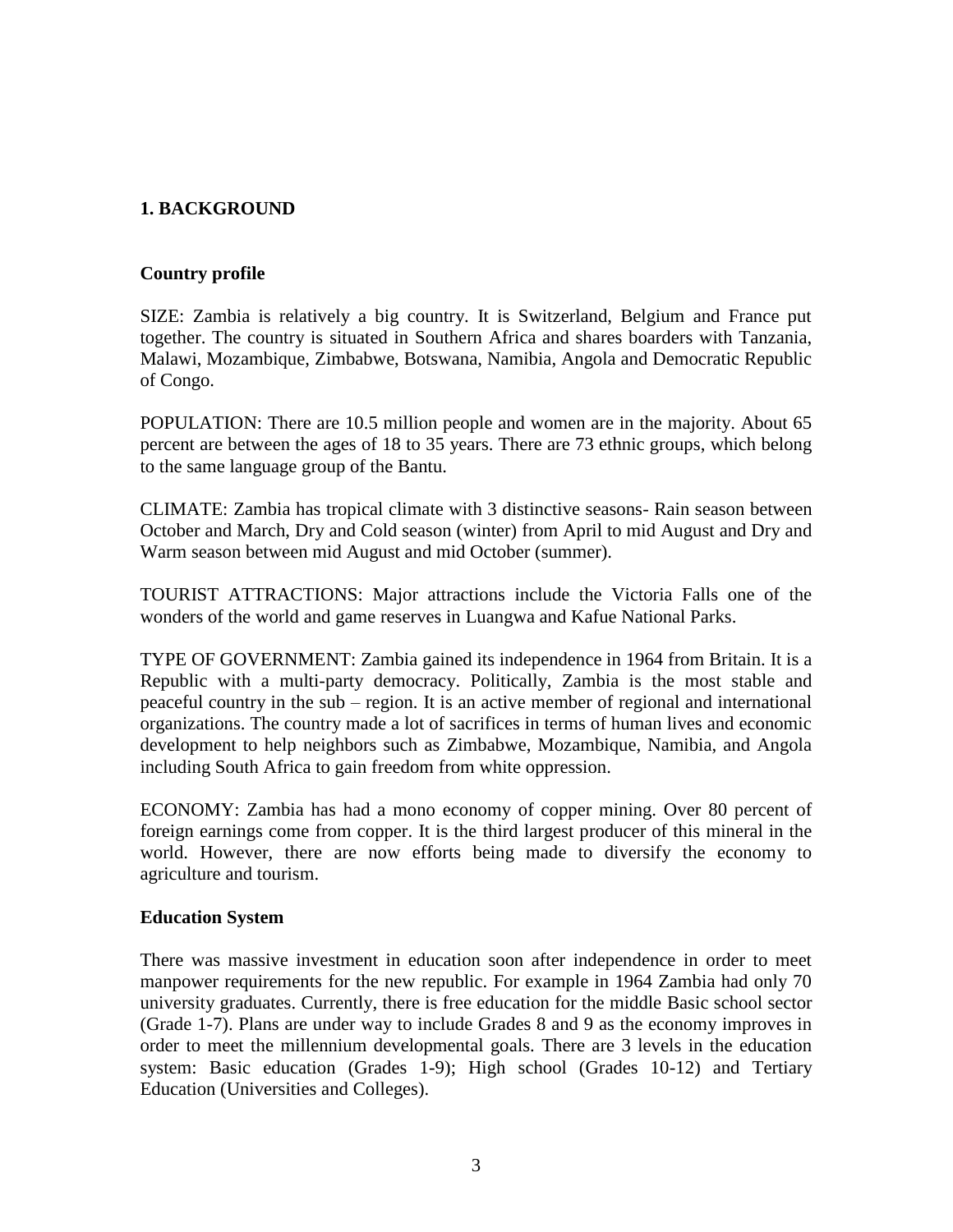The government through the Ministry of Education runs most of the schools. However, because of limited financial resources, the government cannot meet the education demands of the people. This is why the government has encouraged individuals and the private sector to complement its efforts in education provision and delivery by setting up schools and colleges, hence the existence of private and community schools. Either an individual person or a company establishes a private school while a community school, as the name implies, is community demand driven initiative. Community schools have very flexible conditions on enrolment ages and school requisites in order to allow children from poor families to have access to education. In towns and cities there are mostly found in shanty compounds. They are also found in remote parts of rural areas.

The Ministry of education has a structure in order to facilitate efficient education delivery in the country. In Lusaka, the capital city, are the headquarters run by the Permanent Secretary. Down to the nine provinces are provincial education officers, who are responsible for education delivery at all, levels (Basic, High schools and Colleges). In the 72 Districts of the country are found District Education Boards. These are mainly responsible for basic education provision and delivery. For the sake of educational administration, the Districts are divided into Zones. Schools in the District are put in groups according to geographical location.

# **The Child Rights Convention- CRC**

Zambia is one of the eighty-seven Countries of the World, which adopted the CRC in 1989 and ratified it in 1991 respectively. Our government believes that we need to show respect for the dignity, quality and rights of all people, including children in order to have freedom, justice, and peace. To this end, the Ministry of Youth Sport and Child Development has been created to ensure that children's interests and rights are protected. The Permanent Secretary of the Ministry recently assured the nation thus;

*International conventions on Children's and Women's rights will be domesticated by the end of this year…..The international conventions on the protection of Children's and Women's rights will be implemented locally because there are of*  great significance to the Nation (The Post number 3037—9<sup>th</sup> February, 2005).

Legal instruments:

- 1. Use of corporal punishment in school is illegal
- 2. Child labour below the age of 18 years is not allowed
- 3. Negligence of children by parents is punishable by law.
- 4. Marriage below the age of 16 years is not allowed.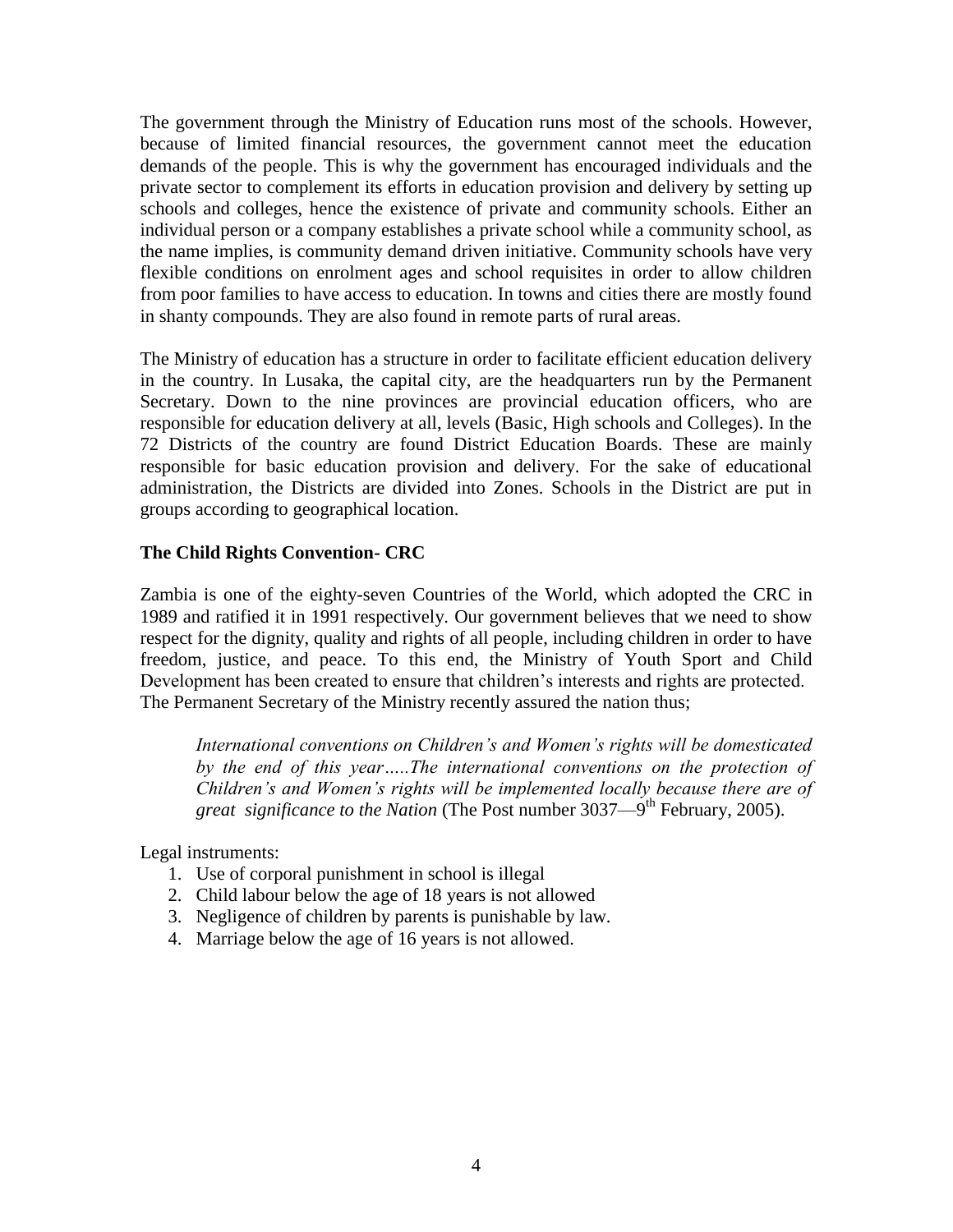# **2. METHODOLOGICAL ASPECTS OF THE PROJECT**

#### **Reasons for the project area**

The project took place in the Kabale Zone one of the 22 Zones in Mpika. Mpika is located along the great North road and near the Tanzania Zambia Railways. The first country team introduced class and school councils at Kabale Basic School in line with Article 12 of the CRC, which looks at the involvement of children in decision making. Indicators of success have emerged from the project. Therefore, we decided to build on the work of the first team by expanding the project to other schools in the Zone.

#### **Objectives**:

- Expansion of school and class councils to other Zones in the District
- To increase child participation in decision making and participatory planning
- To create awareness on CRC in school.

#### **Target groups:**

- Head teachers (12)
- School In-service Providers (12)
- Pupils from Grades 1-9 in Kabale Zone (6000)
- Teachers (105)
- Parents

#### **Methods employed**

Sensitisation on Article 12 of the CRC to school in - service providers, head teachers, teachers and pupils was done through the following methods:

- a. Discussions
- b. Group work
- c. Interviews
- d. Participatory observation

#### **WHY PROMOTE CHILD PARTICIPATION?**

- a) Children are capable, resourceful people whose individual, histories, feelings and opinions must be respect.
- b) Children must be treated as active participants in the development process.
- c) Theory and practical parts are two ways of developing child participation of children.

There are four lines to promote child participation.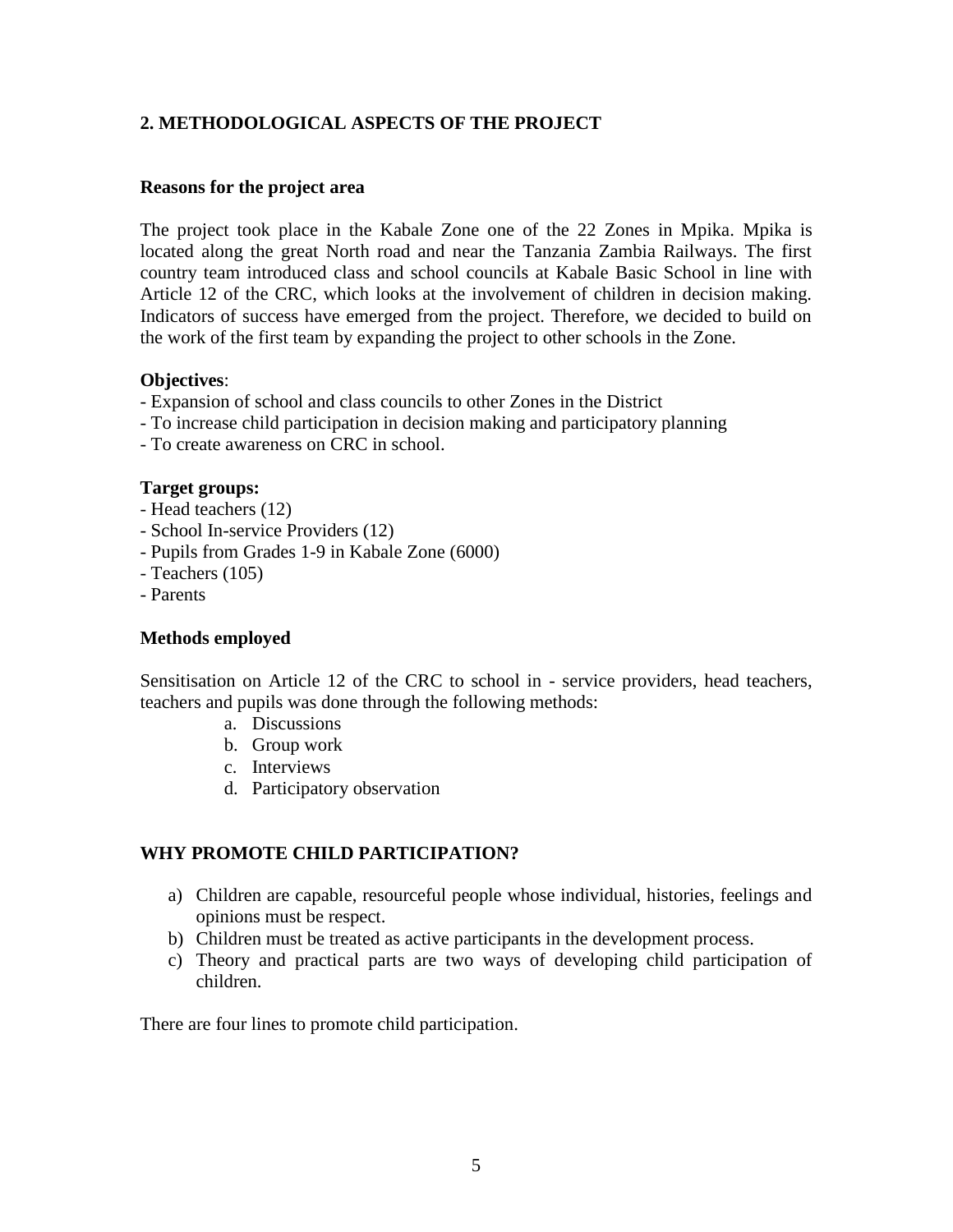## **The Justice Argument**

- Social group's demands that we hear what they want.
- Children themselves should be involved in generating and analysing data, which concern their own lives by working with children rather than working for them.

### **Human Knowledge Argument**

We need to listen to children in order to understand their experience and know how they view their childhoods. If we do not listen to children we risk missing out on rich and informative perspectives they can offer.

## **Social Policy Argument**

We need to work with children so that their lives are attended to (and future secured) and in order that interventions will be appropriate.

## **The Child Development Argument**

Children's participation helps them to develop a sense of their identity both as autonomous individuals and as members of a community.

- Through genuine participation, school programmes which offer practical solution to real problems, children can develop the skills which are essential if they are to determine their political beliefs and contribute to the democratization of society.
- In recognition of these and other arguments for focusing on children the world summit for children adopted the convention on the rights of the child (**UNCRC 1989**).

Alongside the rights to protection and provision, the convention specifically endorses the rights of a child to participate. A crucial principle of the convention is that children must be given a voice and their views and opinions respected and acted on. Article 12 states that:

*Parties shall assure to the child who is capable of forming his or her own views the rights to express those views freely in all matters affecting the child, the view of the child being given due weight in accordance with the age and maturity of the child. (UNCRC 1998)*

The convention is now the most widely ratified document of international law in the history of human rights. However, signing the convention is one thing and meaningful practice is another. We need to pay attention to the gap between theory and reality and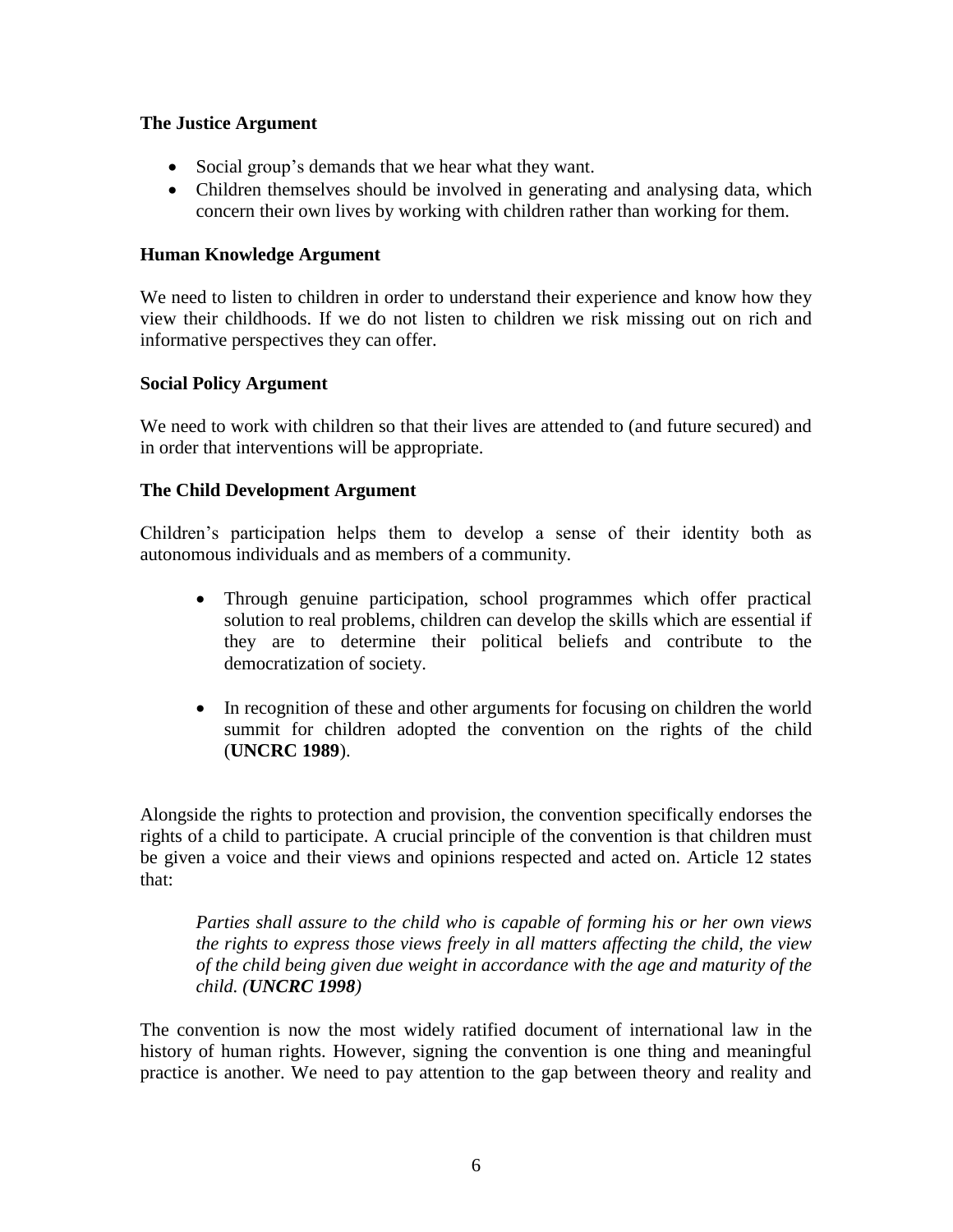consider the impact of culture on what children are allowed to participate in and whose end their participation is serving.

# **WHAT CAN CHILDREN PARTICIPATE IN?**

- Working in groups (mixed group/age/ability)
- Organizations such as school health groups, student health council and student councils, safe clubs etc.
- Through art (song, dance, role play drama)
- Through innovative educational approaches such as child-to-child, which is a process of participatory learning and action
- Through life skills
- Through child centered learning

# **Difficulties encountered during the implementation process**

- Transport logistics in monitoring the schools as school are far apart.
- Negative attitude by some teachers
- No fixed time for class and school councils in schools.
- The concept of school and class councils have not been understood fully by some teachers.

# **Surprises**

- Grade 1 pupils were able to bring out challenging ideas, e.g. A Grade 1 class at Nyanji Basic School talked of having tap water and the school to provide cups to use for drinking water.
- At Chibansa school children were able to point out the late coming of their Head teacher who lives about 8 km away from the school. Children suggested that their Head teacher should move near the school.

# **3. OUTCOMES**

Teachers were asked to brainstorm on their understanding of Article 12 of the CRC. The responses were as follows:

- Children should be given the chance to talk about their likes and dislikes in school.
- We should respect and value whatever a child says without considering the age.
- The views of the child should be respected and listened to at all levels.
- Politicians should uphold the feelings of individual children without any infringement. In short, there must be freedom of expression.
- Age and maturity of the child should be recognized.
- Teachers should look at children as their partners in school programmers.
- Children's rights should be confused with indiscipline.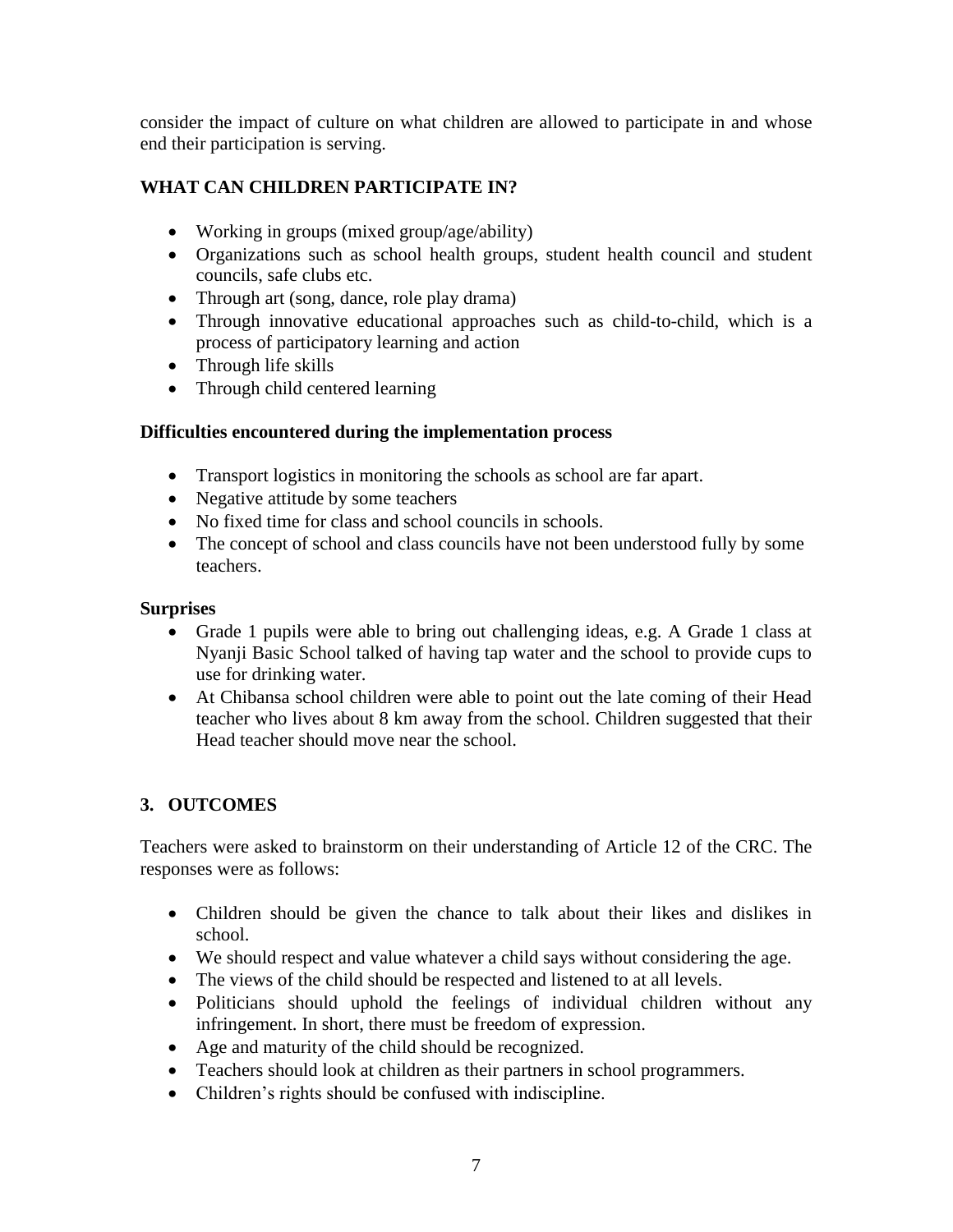- Children should be trained in decision-making.
- Children should be given chance to exercise their leadership roles.
- Promoting good communication between teachers and pupils.
- Children's rights should go side by side with discipline and responsibilities.

During the sensitization of 89 Head teachers in Mpika District, their responses regarding the importance of promoting child participation in schools were as follows;

- a) To promote or develop self confidence in pupils
- b) To help the children discover their talents
- c) Help the children discover their talents
- d) Train them to be responsible in society
- e) Prepare them to the near future
- f) To develop teacher-pupils interaction
- g) Develop leadership qualities in pupils
- h) To let pupils feel or realize that they are part and parcel of the school body
- i) Help the pupils to be responsible
- j) Promote confidence and self-esteem
- k) For identification of pupils values, talents, survival skills and life skills
- l) To uproot abilities in children
- m) To enable teachers learn from children's views and their experiences
- n) Children's participation motivates their learning
- o) Children exercise their human rights through participation
- p) It brings creativity and innovativeness in children
- q) Children's participation promotes good governance in schools
- r) Develops self reliance in children
- s) Promotes self discoveries and good presentation of ideas
- t) Promotes mutual understanding
- u) Implementation becomes easy since they are involved
- v) Assists teachers in planning and evaluation
- w) Promotes the skill of decision making in children

#### **Responses from pupils (see table 1 below) Table 1. Responses from pupils**

| <b>SCHOOL</b> | Grade 1      | <b>Grade 2</b> | Grade 3 | Grade 4       | Grade 5         | Grade 6     |
|---------------|--------------|----------------|---------|---------------|-----------------|-------------|
| <b>NYANJI</b> | - need to be | - tap water    |         | - piped water | - plaiting hair | - paint the |
| <b>BASIC</b>  | involved in  | - enough       |         | - flashing    | - need for an   | classrooms  |
| <b>SCHOOL</b> | sports       | tables and     |         | toilets       | ablution        | - need to   |
|               | - doors on   | desks          |         | - wall fence  | block           | have tap    |
|               | toilets      | - wall fence   |         | - computers   | - security      | water       |
|               | - window     | - roofing      |         |               | guard for       | - ablution  |
|               | panes        | toilets        |         |               | the school      | block       |
|               | - tap water  | - more toilets |         |               | - school        | - change    |
|               | - cups for   |                |         |               | vehicle         | uniform     |
|               | drinking     |                |         |               | - need a        |             |
|               | water        |                |         |               | playing field   |             |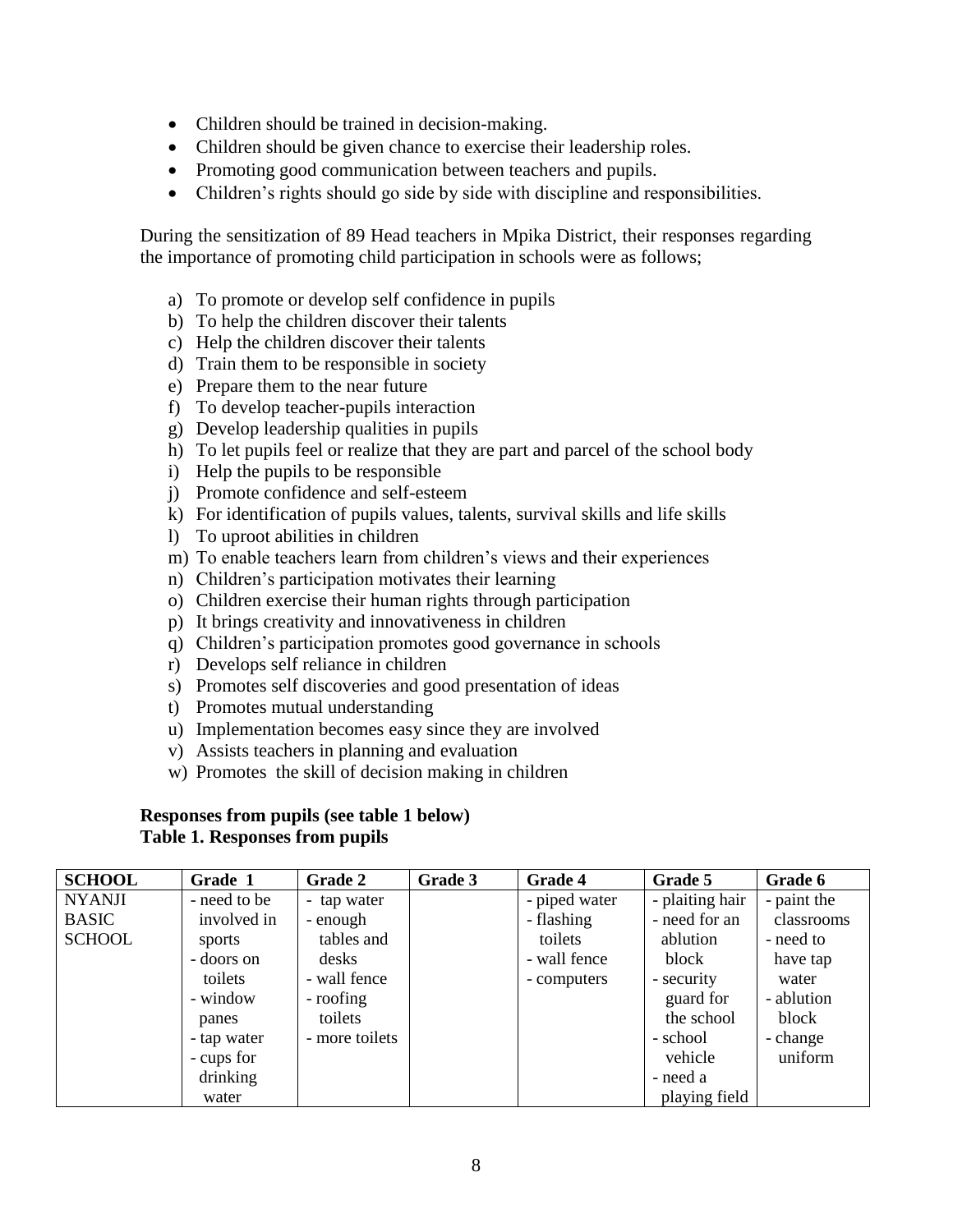| <b>CHIBANSA</b><br><b>BASIC</b><br><b>SCHOOL</b>                  | - long grass to<br>be cut<br>- more toilets<br>- school flag<br>- roofing<br>toilets<br>with iron<br>sheets<br>- need<br>electricity in<br>the school | - physical<br>education<br>to be taught<br>- toilets to be<br>cleaned<br>- need to be<br>learning<br>outside the<br>school<br>- school is<br>very far<br>from our<br>homes. | - renovate<br>$G$ 8-9<br>classroom<br>block.<br>- more<br>furniture<br>- late coming<br>to school<br>should stop.    | - put iron<br>sheets on<br>toilets<br>- nets for goal<br>posts<br>- need a school<br>flag<br>- digging of<br>rubbish pits<br>in school.                                                                                                           | - more desks<br>- renovate<br>G 8-9<br>Classroom<br>block<br>- teachers<br>need tables<br>to keep their<br>books<br>- iron sheets<br>to be put on<br>toilets. | - need<br>electricity<br>- renovate<br>G 8-9<br>classroom<br>block<br>- buy school<br>tools<br>- need library<br>books<br>- construction<br>of teachers<br>houses |
|-------------------------------------------------------------------|-------------------------------------------------------------------------------------------------------------------------------------------------------|-----------------------------------------------------------------------------------------------------------------------------------------------------------------------------|----------------------------------------------------------------------------------------------------------------------|---------------------------------------------------------------------------------------------------------------------------------------------------------------------------------------------------------------------------------------------------|---------------------------------------------------------------------------------------------------------------------------------------------------------------|-------------------------------------------------------------------------------------------------------------------------------------------------------------------|
| <b>MUKUNGWA</b><br><b>MIDDLE</b><br><b>BASIC</b><br><b>SCHOOL</b> |                                                                                                                                                       | - pupils<br>should stop<br>urinating<br>anywhere<br>- not to touch<br>what is<br>stuck on the<br>wall<br>- teacher to<br>check our<br>cleanliness                           | -need proper<br>chalk boards<br>-school<br>uniform<br>to<br>be<br>introduced<br>-provide<br>windows in<br>classrooms | -introduce<br>school uniform<br>-construct new<br>better<br>classroom<br>blocks<br>- we need<br>electricity<br>- a good pole<br>must be<br>sourced for<br>the school<br>flag<br>- bore hole<br>must<br>be drilled to<br>provide us<br>with water. | - learn in<br>proper<br>classroom<br>block<br>- roofing the<br>school with<br>iron sheets<br>- we want<br>new boards                                          | - introduce<br>school<br>uniform<br>- provide<br>enough<br>teaching<br>and learning<br>materials<br>- make nice<br>floors with<br>cement.                         |

| <b>NTUNTA</b><br><b>COMMUNIT</b><br><b>SCHOOL</b> | - parents to<br>complete the<br>classroom<br>block<br>- need a<br>chalkboard<br>- Ministry of<br>education to<br>provide us<br>with books,<br>pencils and<br>pens.<br>- more teachers<br>are needed | - teachers to<br>report in<br>time, teach<br>accordingly<br>and look<br>clean.<br>- more desks | - no late<br>coming by<br>pupils<br>- more<br>teachers<br>are needed | -parents should<br>clear areas for<br>football and<br>netball<br>grounds<br>- more desks<br>needed | - no short<br>skirts with<br>slits by girl<br>- no long<br>shorts by<br>boys.<br>- more<br>teachers are<br>needed | - parents<br>should<br>finish<br>teachers<br>houses so<br>that they<br>shift from<br>their farms<br>to the<br>school<br>- absenteeism<br>should be<br>avoided |
|---------------------------------------------------|-----------------------------------------------------------------------------------------------------------------------------------------------------------------------------------------------------|------------------------------------------------------------------------------------------------|----------------------------------------------------------------------|----------------------------------------------------------------------------------------------------|-------------------------------------------------------------------------------------------------------------------|---------------------------------------------------------------------------------------------------------------------------------------------------------------|
|---------------------------------------------------|-----------------------------------------------------------------------------------------------------------------------------------------------------------------------------------------------------|------------------------------------------------------------------------------------------------|----------------------------------------------------------------------|----------------------------------------------------------------------------------------------------|-------------------------------------------------------------------------------------------------------------------|---------------------------------------------------------------------------------------------------------------------------------------------------------------|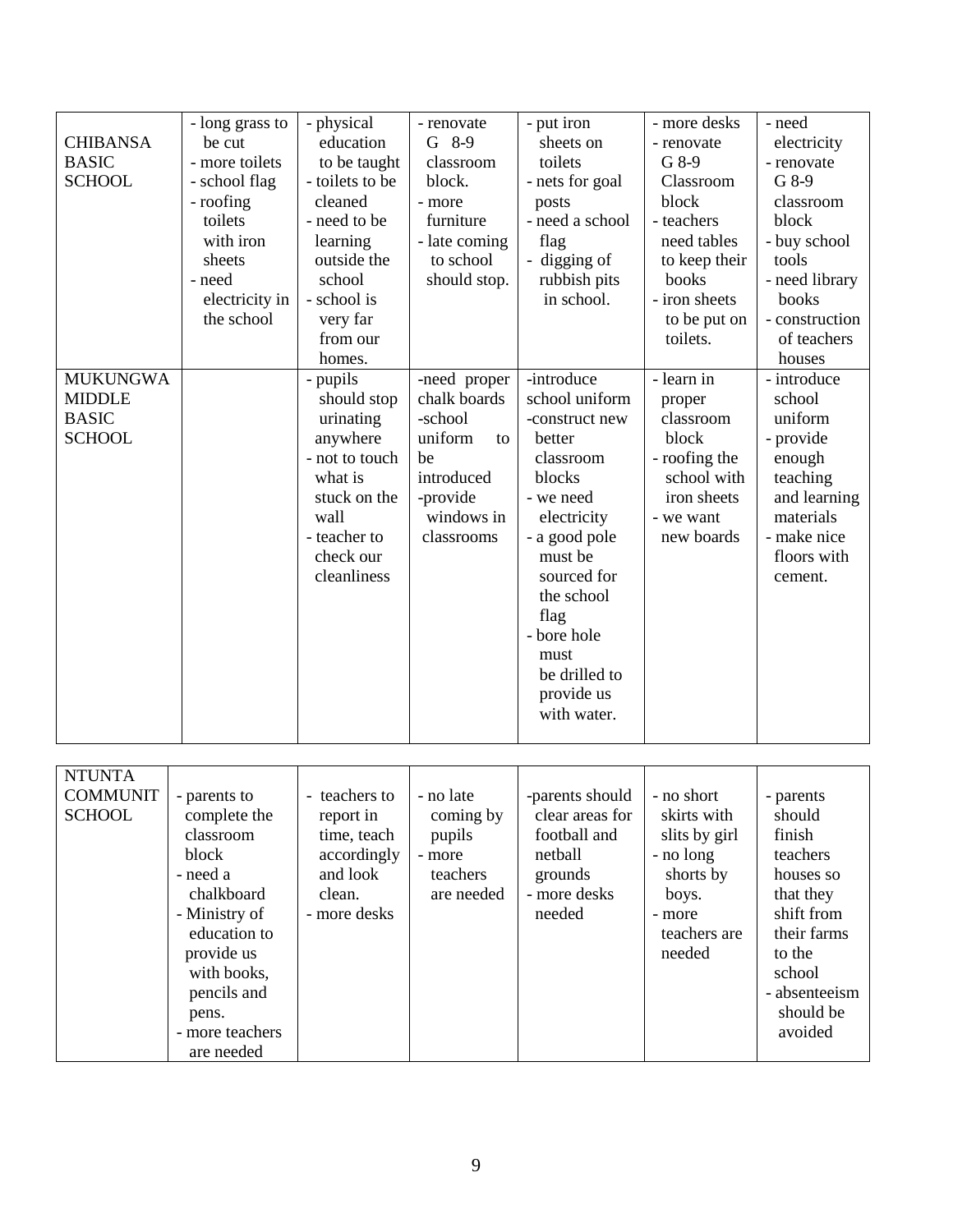| <b>SCHOOL</b>    | Grade 7                            | Grade 8                            | Grade 9                    |
|------------------|------------------------------------|------------------------------------|----------------------------|
| <b>NYANJI</b>    | - window panes                     | - no working we have paid money.   |                            |
| <b>BASIC</b>     | - tap water, more toilets          | - is it right to be sent home when |                            |
| <b>SCHOOL</b>    | - more desks                       | you are sick?                      |                            |
|                  | - computers                        |                                    |                            |
|                  | - plaiting hair                    |                                    |                            |
|                  | - more text books in all subjects  | - maintenance to be done at 14     | - provide locks to         |
| <b>CHIBANSA</b>  | needed                             | - avoid making our uniforms dirty  | classrooms and toilets     |
| <b>BASIC</b>     | - G 8-9 classroom block to be      | - put doors in classrooms          | - more desks we get dirty  |
| <b>SCHOOL</b>    | painted                            | - change of netball pitch          | because of sitting on the  |
|                  | - need electricity                 | - renovate G8-9 classroom block    | floor.                     |
|                  | - head comes late                  |                                    | - one teacher to teach one |
|                  | - head to have a house near the    |                                    | subject                    |
|                  | school                             |                                    |                            |
| <b>MUKUNGWA</b>  | - classes to have proper boards    |                                    |                            |
| <b>MIDDLE</b>    | - school should have a borehole    |                                    |                            |
| <b>BASIC</b>     | - to build teachers houses         |                                    |                            |
| <b>SCHOOL</b>    |                                    |                                    |                            |
|                  |                                    |                                    |                            |
| <b>NTUNTA</b>    | - school to be cleaned every day   |                                    |                            |
| <b>COMMUNITY</b> | - both girls and boys to slash and |                                    |                            |
| <b>SCHOOL</b>    | sweep the school surrounding.      |                                    |                            |

## **Table 1. Responses from pupils (continued)**

# **Responses from teachers (see table 2 below)**

## **Table 2. PROMOTING CHILD PARTICIPATION IN SCHOOLS: QUESTIONNAIRE TO TEACHERS**

In April 2005, a Teachers' meeting was held at Kabale Basic School. 106 teachers met for a professional development meeting. Teachers´ responses on the questionnaire on Child Participation were as shown in the Table below.

| Question |                                                                          | $%$ Of          | $%$ Of         |
|----------|--------------------------------------------------------------------------|-----------------|----------------|
|          |                                                                          | <b>Teachers</b> | Teachers       |
|          |                                                                          | <b>YES</b>      | NO             |
|          | 1. Do you know anything about CRC                                        | 50.2            | 50             |
|          | 2. Have you ever heard about school and class councils                   | 74.5            | 23             |
|          | 3. Do you involve learners in decision making in your school             | 98              | $\overline{2}$ |
|          | 4. Is group work encouraged in your school?                              | 94.5            | 5              |
| 5.       | Is teaching without corporal punishment an effective way of<br>teaching? | 50              | 50             |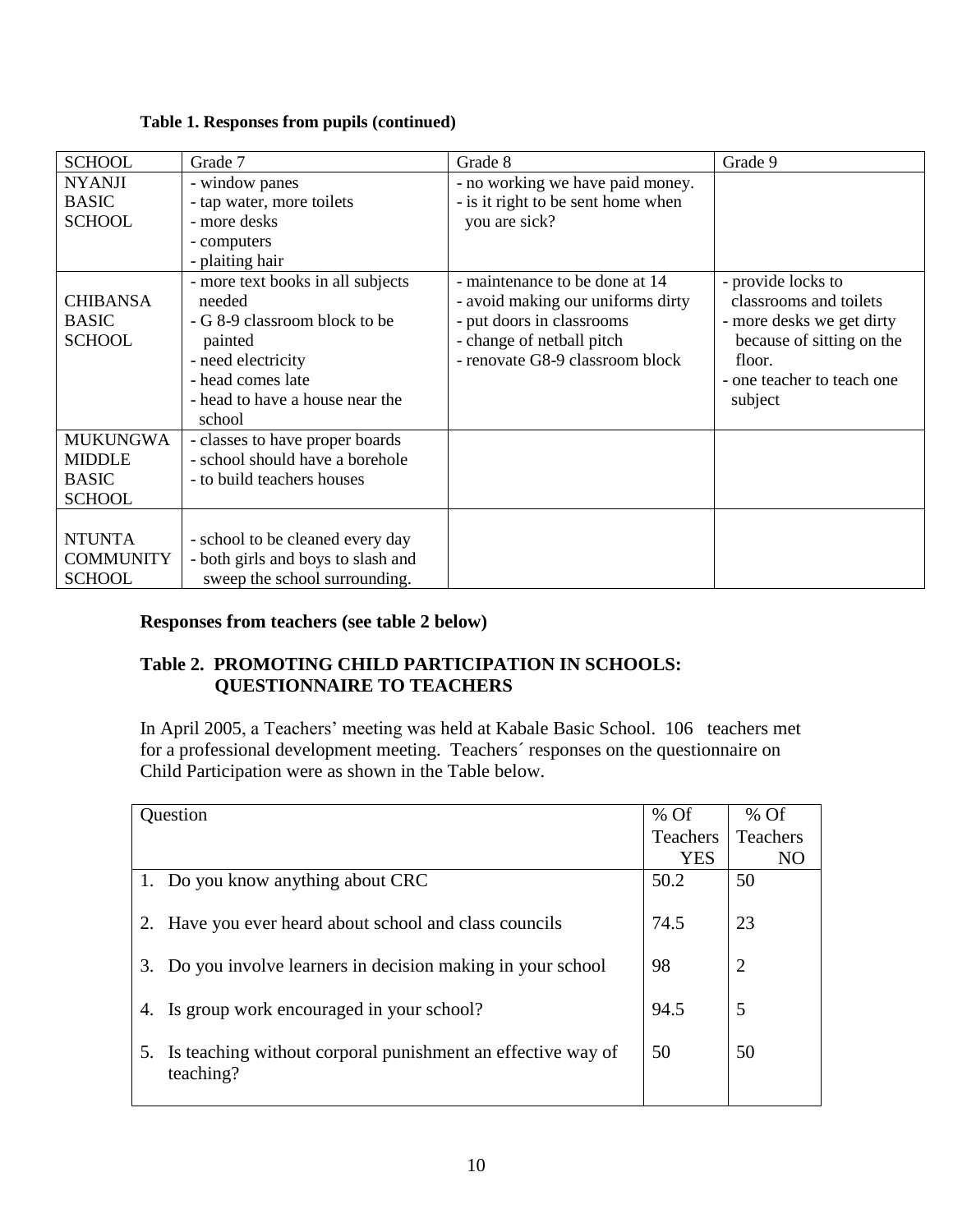| 6. Are classes and school council effective ways of involving<br>children in decision making?              | 94    | $\overline{4}$ |
|------------------------------------------------------------------------------------------------------------|-------|----------------|
| Has school and class been of much benefit to the school?<br>7.                                             | 97.3  | 2.7            |
| 8.<br>Will school and class councils help in improving the<br>standards of schools?                        | 95    | 5              |
| Are children encountering problems in decision making in the<br>9.<br>school?                              | 76    | 24             |
| 10. Is it important to promote child participation?                                                        | 97.3  | 2.7            |
| 11. Do you allow children the freedom to express their opinion<br>freely?                                  | 98.2  | 1.85           |
| 12. Are school and class council the best way of involving<br>children in decisions making?                | 95.5  | 4.5            |
| 13. Do you think class and school councils will improve the<br>involvement of children in decision-making? | 96.35 | 3.56           |
| 14. Is corporal punishment a hindrance to good performance by<br>children?                                 | 45.5  | 54.4           |

# **Examples of Minutes from class and school council meetings**

## Chibansa Basic School: Grade 6A Class Council

The secretary went through the previous meeting's minutes. The class had the following suggestions, which they felt were important for them and would make their learning easy.

- $\triangleright$  Desks
- > Teachers houses
- $\triangleright$  Electricity
- $\triangleright$  Cement
- $\triangleright$  Clearing the surrounding
- $\triangleright$  Water in the school
- $\triangleright$  More classes
- $\triangleright$  Buying cobra for the classes
- $\triangleright$  Schools tools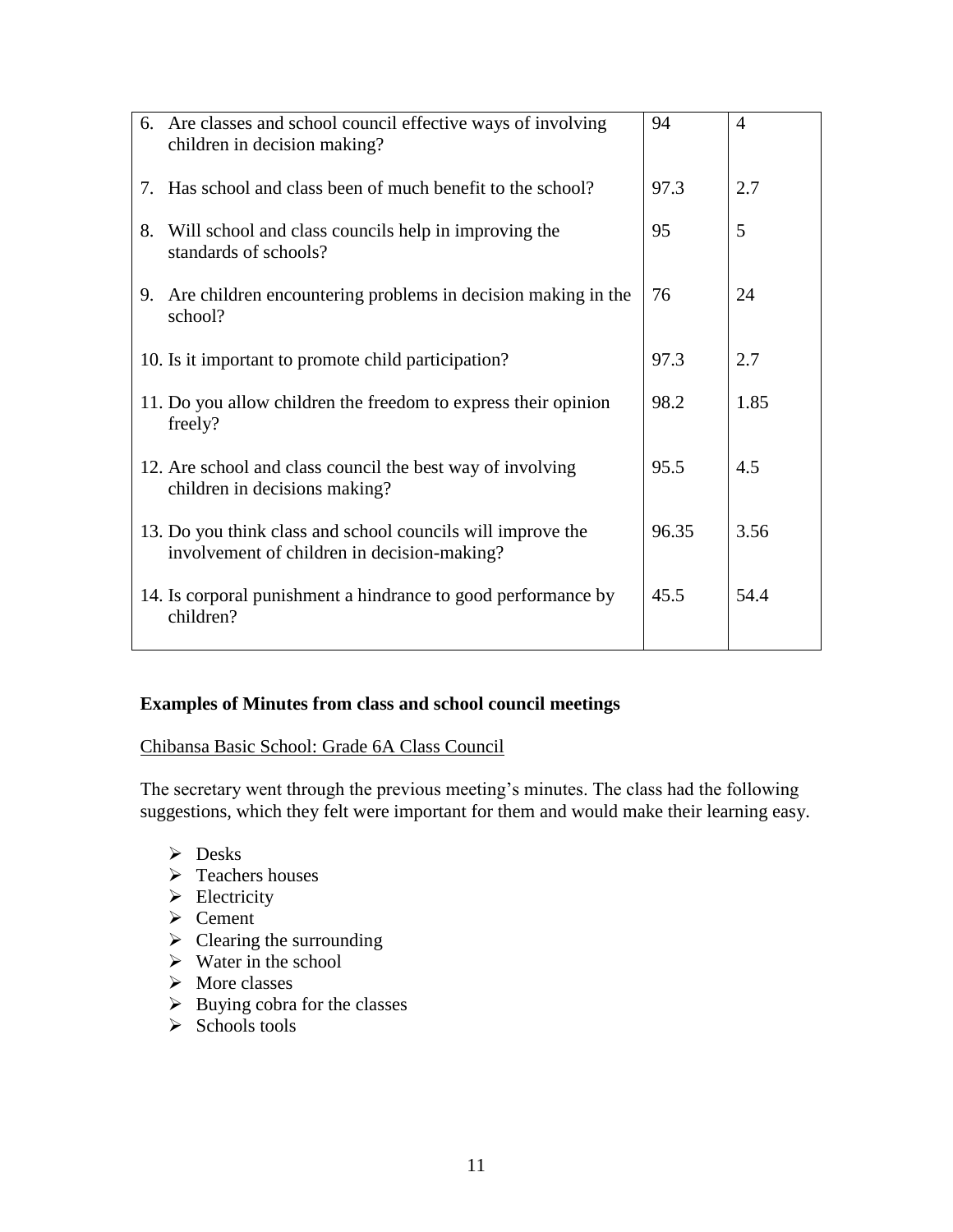The chairperson requested her friends to priorities their suggestions so that they should be able to take them to the school council. During prioritisation many children after voting felt the following needed to be worked upon quickly:

- $\triangleright$  Desks- children said that desks were very important to them because sitting on the floor makes their uniforms dirty and they don't write properly hence making them to have bad handwriting.
- $\triangleright$  More classes- there are few classes in the school and this makes them wait too long to start learning as they wait for their friends to knock off. They said parents should build more classes. As children they can as well assist their parents by drawing water for building.
- $\triangleright$  Water-water is very important in our day-to-day lives. The school can put up a borehole. We always find problems when we need water for drinking. We always go and drink water from the teacher's homes. This is inconveniencing to the teachers. We also have problems in watering flowers in the schools.
- $\triangleright$  Accommodation for teachers the school is experiencing shortage of teachers. Therefore, in order to have more teachers, parents and teachers should work together to build more houses. Parents can contribute towards the building of houses. Parents who fail to pay should be made to make bricks or they should be taken to the chief such parents can as wall be called to the school and talk to them.
- $\triangleright$  Children felt it was their responsibility to make sure that they clear the surroundings and make the school surroundings look clean. Other things the children felt the school should look into were.
- $\triangleright$  School tools- they felt it was going to better if the school bought the tools, which they should use during preventive maintenance.
- $\triangleright$  Balls- the balls for football and netball in the school be separated from the balls to be used by all in the school.
- $\triangleright$  Electricity is also needed in the school in order to make us study in the school.

# Musakanya Basic School: School council

The school council was held on  $14<sup>th</sup>$  may, 2005. It was chaired by the Head teacher for Musakanya Basic School, at 11:25 to 12:25 hours.

One class representative brought out the problem of water in the school. The head teacher responded that the school was going was to work on that problem immediately because that concerned her too. The other class representative talked about the mixing of pupils when using the toilets. The head teacher in response to that problem said that since the school has six toilets, three will be for girls and the other three will be for the boys.

Another representative among the grade nines wanted to know why prep was not being conducted at the school. The head teacher told the pupils that they only come to make noise, they are never serious about their studies and that was very true. Another class representative complained that the head teacher refuses to handle certain problems they take to her such as fighting in school. She told them that they must follow the right channel of communication before the pupils take their problems to her.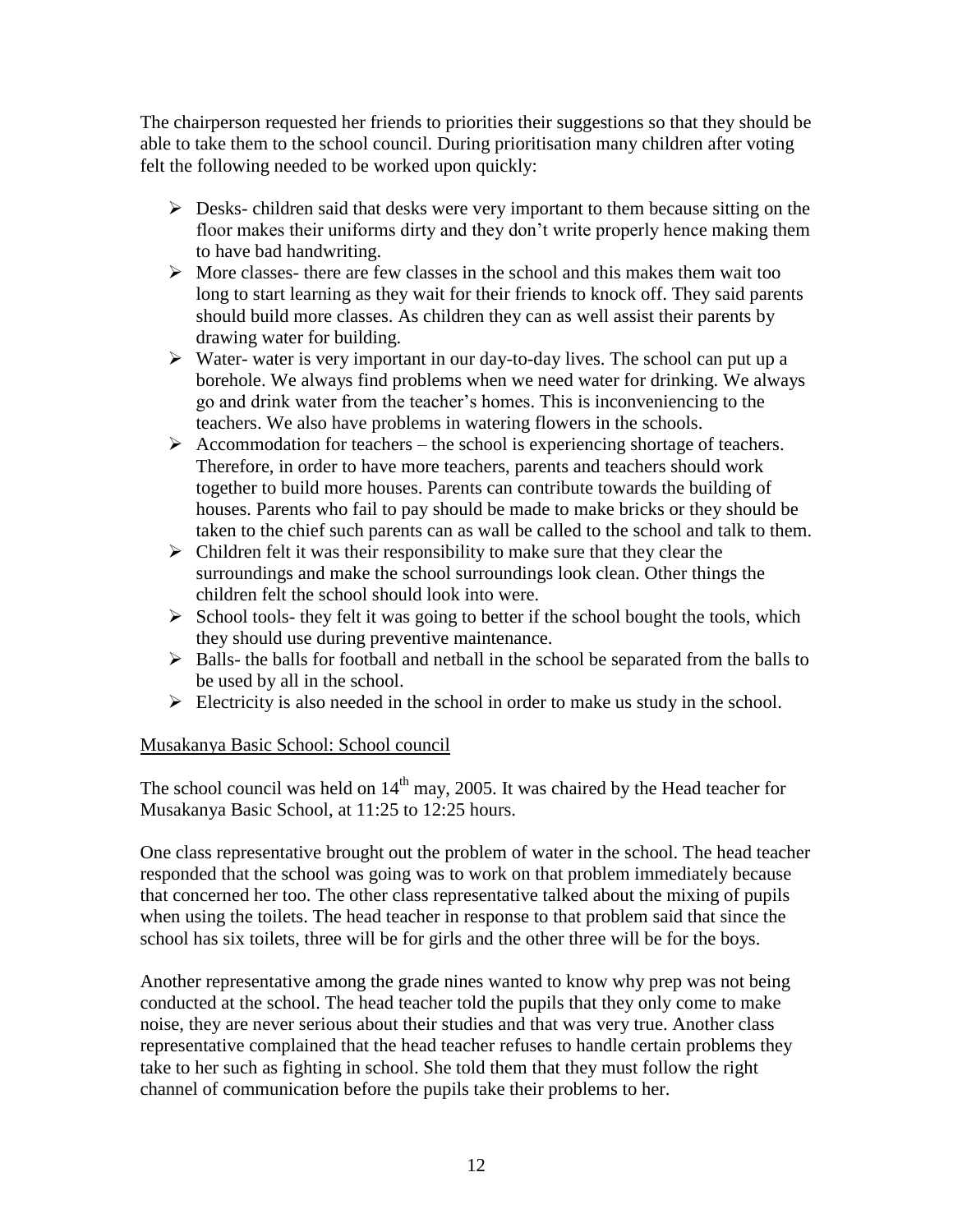The last problem, which was brought out, by one of the class representatives was the writing of notes on the board by pupils. The pupils were told that it was wrong for them to be writing notes on the board on behalf of the teachers.

The interesting meeting ended with a prayer, which was offered by a pupil, at 12:25 hours.

### **Achievements**

- a) Expansion of class and school councils to 12 schools in Kabale Zone and 4 Schools in Central Zone.
- b) Sensitisation of 89 Head teachers in Mpika District on school and class councils.
- c) School visits to 13 government schools and 6 community schools
- d) Formation of children's rights club at Kabale Basic and Icengelo community school in Kabale Zone.
- e) School administrators have started recognising the participation by pupils in decision making.
- f) Child participation has also improved the relationships between teachers and pupils.
- g) School administrators have started recognizing the participation by pupils in decision-making. This is seen by acting on their decisions.
- h) Participated in the workshop organized by the university of Zambia and Sheffied Hallam in England on the implementation of school and class councils in Zambia.

# **4. THE WAY FORWARD**

Implementation is needed through dialogue taking into account our dynamic nature of culture and the importance of culture continuity.

Hence the need of school and class councils in schools.

*Dr Pat Pridmore, Institute of Education University of London, 20 Bedford way, London. Children's Participation in Research and programmer development for school Health. Paper presented at the XVI world conference on Health Promotion and health education. (June 1998), San Juan, Puerto Rico.* 

- Scaling out school and class councils to all schools in Mpika and eventually, the whole of Zambia.
- Strengthening family Pacs in schools in the Zone.
- Contributing to the writing of a manual on setting up and running class and school councils at national level
- Sharing the Mpika experience of child participation with interested parties
- Setting up an effective monitoring and evaluation system for implementation of class and school councils